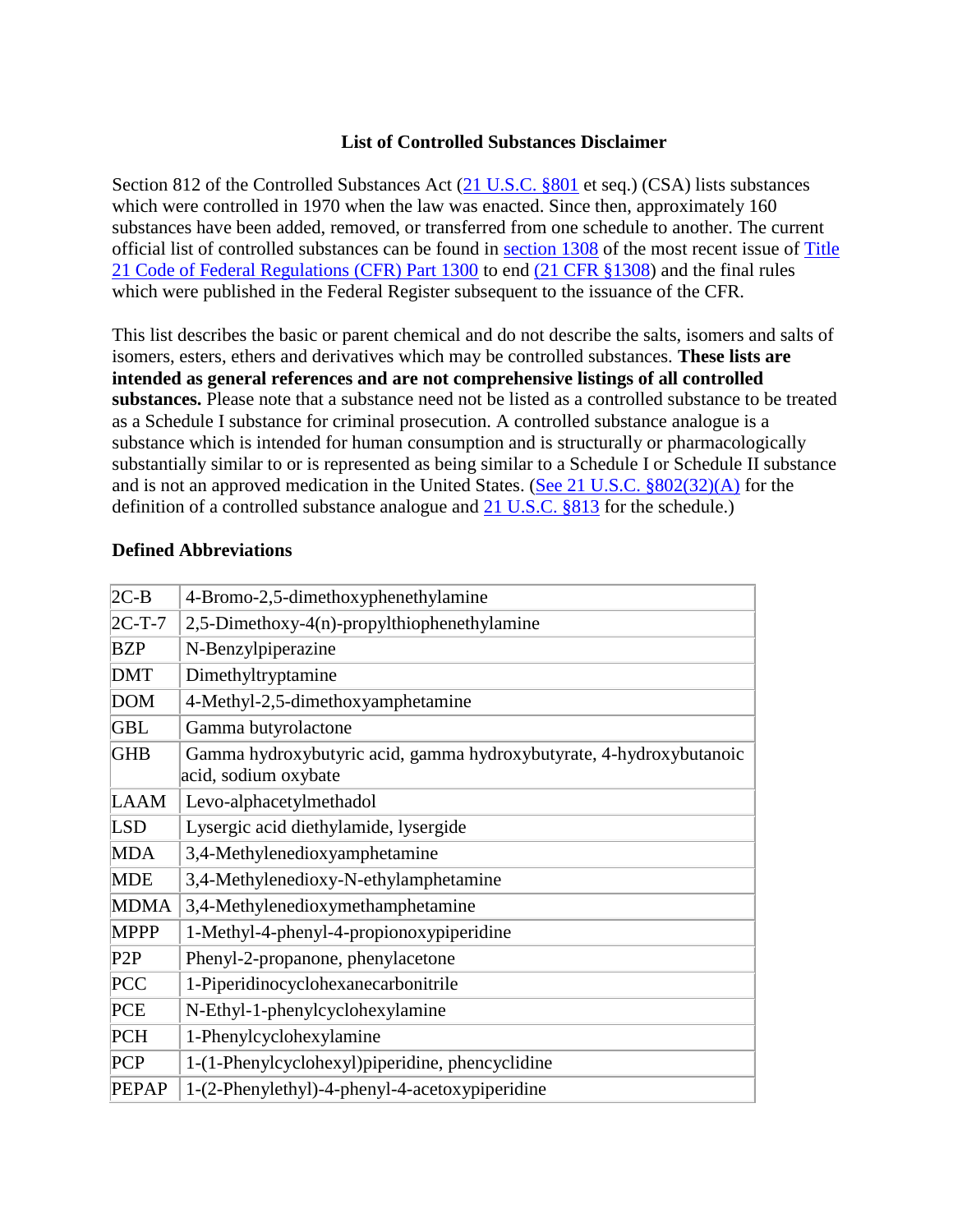| <b>PHP</b>  | 1-(1-Phenylcyclohexyl) pyrrolidine        |
|-------------|-------------------------------------------|
| <b>SPA</b>  | $(-)$ -1-Dimethylamino-1,2-diphenylethane |
| <b>TCP</b>  | $1-[1-(2-Thienyl)cyclohexyl]$ piperidine  |
| <b>TCPy</b> | $1-[1-(2-Thienyl)cyclohexyl] pyrrolidine$ |
| <b>THC</b>  | Tetrahydrocannabinols                     |
| <b>THG</b>  | Tetrahydrogestrinone                      |

# **Definition of Controlled Substance Schedules**

Drugs and other substances that are considered controlled substances under the Controlled Substances Act (CSA) are divided into five schedules. An updated and complete list of the schedules is published annually in [Title 21 Code of Federal Regulations \(C.F.R.\) §§ 1308.11](http://www.deadiversion.usdoj.gov/21cfr/cfr/2108cfrt.htm)  [through 1308.15.](http://www.deadiversion.usdoj.gov/21cfr/cfr/2108cfrt.htm) Substances are placed in their respective schedules based on whether they have a currently accepted medical use in treatment in the United States, their relative abuse potential, and likelihood of causing dependence when abused. Some examples of the drugs in each schedule are listed below.

# **Schedule I Controlled Substances**

Substances in this schedule have no currently accepted medical use in the United States, a lack of accepted safety for use under medical supervision, and a high potential for abuse.

Some examples of substances listed in Schedule I are: heroin, lysergic acid diethylamide (LSD), marijuana (cannabis), peyote, methaqualone, and 3,4-methylenedioxymethamphetamine ("Ecstasy").

# **Schedule II/IIN Controlled Substances (2/2N)**

Substances in this schedule have a high potential for abuse which may lead to severe psychological or physical dependence.

Examples of Schedule II narcotics include: hydromorphone (Dilaudid®), methadone (Dolophine®), meperidine (Demerol®), oxycodone (OxyContin®, Percocet®), and fentanyl (Sublimaze®, Duragesic®). Other Schedule II narcotics include: morphine, opium, and codeine.

Examples of Schedule IIN stimulants include: amphetamine (Dexedrine®, Adderall®), methamphetamine (Desoxyn®), and methylphenidate (Ritalin®).

Other Schedule II substances include: amobarbital, glutethimide, and pentobarbital.

# **Schedule III/IIIN Controlled Substances (3/3N)**

Substances in this schedule have a potential for abuse less than substances in Schedules I or II and abuse may lead to moderate or low physical dependence or high psychological dependence.